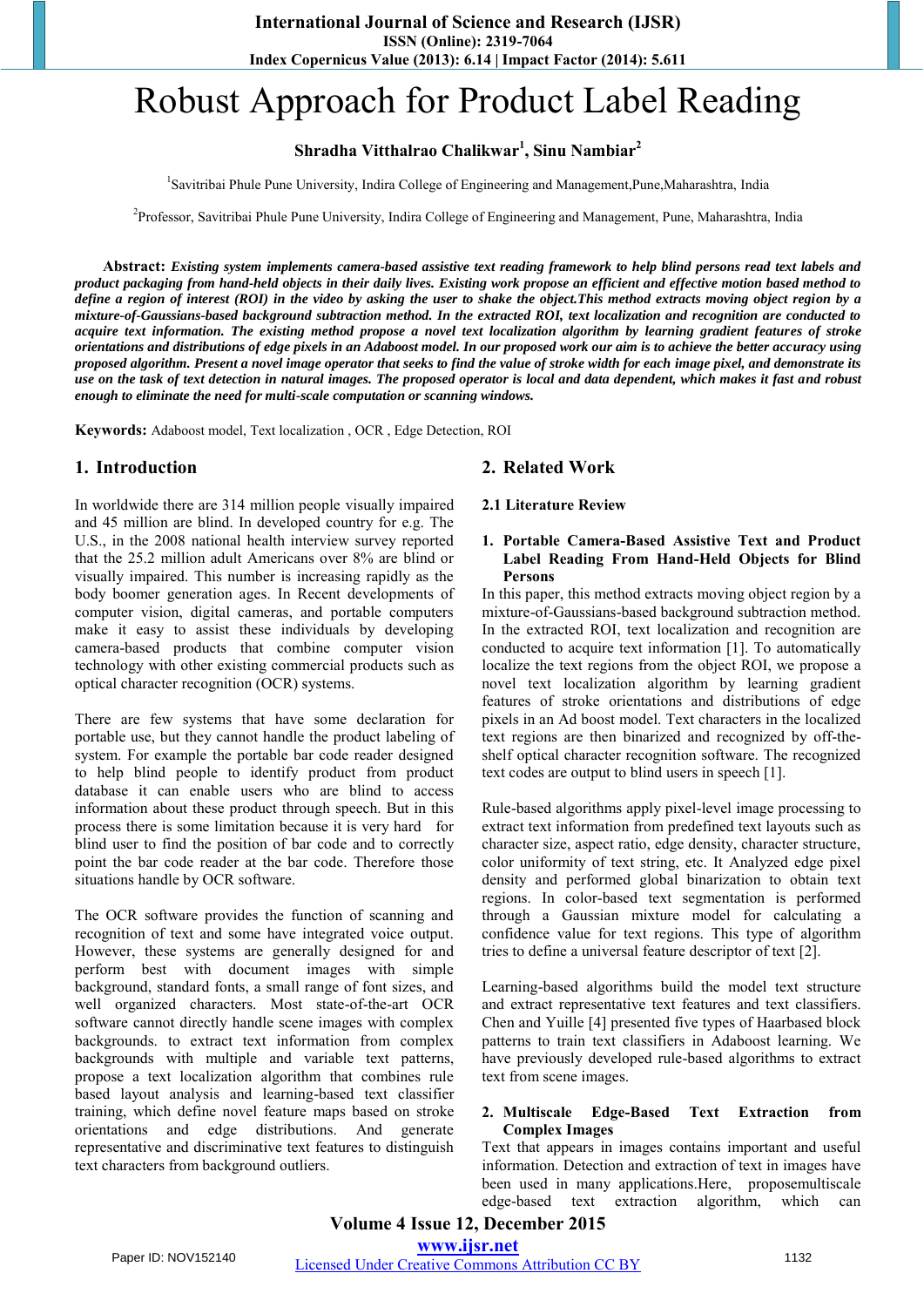automatically[5] detect and extract text in complex images. It is robust with respect to the font size, style, color, orientation, and alignment of text and can be used in a large variety of application fields, such as mobile robot navigation, vehicle license detection and recognition, object identification, document retrieving, page segmentation,  $etc[5]$ .

#### Advantage

- It presents an effective and robust general-purpose text detection and extraction algorithm, which can automatically detect and extract text from complex background images.
- It can handle both printed document and scene text images.
- Not sensitive to image color/intensity, robust with respect to font, sizes, orientations, alignment, uneven illumination, perspective and reflection effects.

#### Disadvantage

Method only analyzes text blocks.

#### **3. Local Features based Text Detection Techniques in Document Images**

Video text information plays an important role in semanticbased video analysis, indexing and retrieval. It is observed that the detection of texts in video remains as a challenging task due to its complex varying conditions. In this paper present a study on local features based text detection in document images and more focus is provided for text detection based on Laplacian method. In addition, a comparative study of the Laplacianmethod[6] with novel text detection and localization method based on Corner response and Multi scale edge based method for video text detection is made[6].

Advantages

- Text data present in images and video contain useful information for automatic annotation, indexing and structuring of images.
- It helps to identify the candidate text regions and the edge information serves to determine the accurate boundary of each text block.
- It reduces noise in the feature extraction stage.

Disadvantages

- Variations of text due to differences in size, style, orientation and alignment as well as low image contrast and complex background make the problem of automatic text detection extremely challenging.
- Unable to detect texts of different fonts, contrast and backgrounds.

#### **4. Camera based Assistive Text Reading System using Gradient and Stroke Orientation for Blind Person**

Propose an accurate and robust method for detecting texts in object containing images. Stationary wavelet transform is applied to identify the text regions from the image. Text regions and non-text regions are separated by the connected component analysis. The non-text regions and other region in the image are removed. Character candidates are grouped into text candidates using Edge Distribution & stroke and gradient orientation maps. Canny edge detection algorithm is proposed to extract the feature from the image. The recognized text in the images are classified and converted to speech using text to speech converter using MATLAB toolbox and produced as audio to the blind people.

#### Advantage

• It improves quality of an image.

#### Disadvantage

 It cannot change the font style and cannot detect text in different structure.

# **3. Proposed Work**

In proposed system the paper represents a prototype system of assistive text reading. From Fig., the system framework consists of three functional components:

- 1) Scene Capture,
- 2) Data Processing, and
- 3) Audio Output.

#### **a. Object Region Detection**

The hand-held object appears in the camera view,employ a camera with a reasonably wide angle in our prototype system.However, this may result in some other extraneous but perhaps text-like objects appearing in the camera view. To extract the hand-held object of interest from other objects in the camera view, we ask users to shake the hand-held objects containing the text they wish to identify and then employ a motion-based method to localize the objects from cluttered background. To detect moving objects in a dynamic scene, many adaptive BGS techniques have been developed. This Gaussian-mixture-model based method is robust to slow lighting changes, but cannot handle complex foregrounds and quick lighting changes. Further improved the multiple Gaussian-mixture based BGS method to better define foreground while remove background objects. First, texture information is employed to remove false positive foreground areas. A texture similarity measure is defined to evaluate whether the detected foreground motion is caused by lighting change or moving object.

#### **b. Text Localization:**

#### **The Stroke Width Transform:**

The Stroke Width Transform (SWT) is a local image operator which computes per pixel the width of the most likely stroke containing the pixel. The output of the SWT is an image of size equal to the size of the input image where each element contains the width of the stroke associated with the pixel. In Figure 1(a).We define a stroke to be a contiguous part of an image that forms a band of a nearly constant width.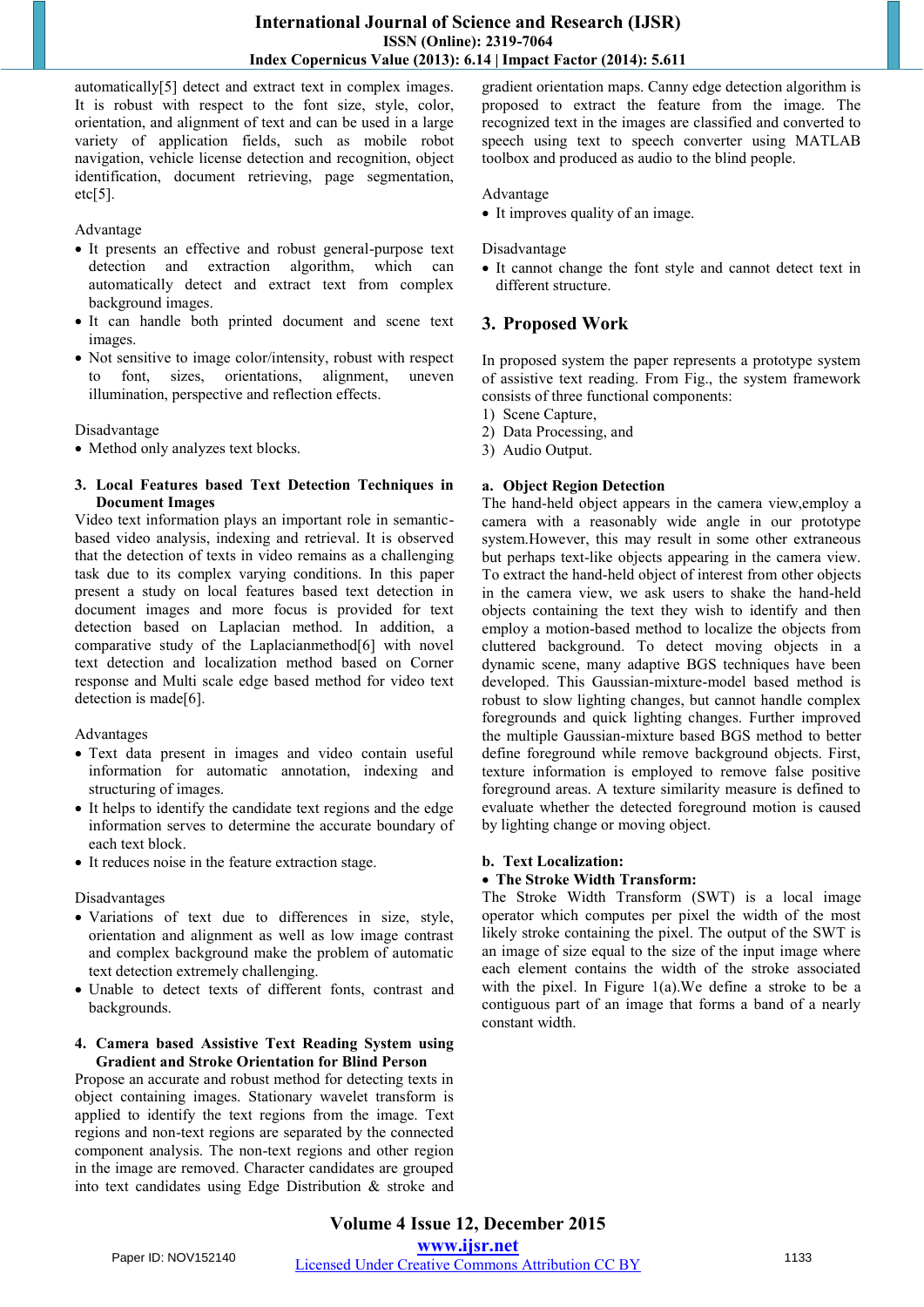

The initial value of each element of the SWT is set to ∞. In order to recover strokes, first compute edges in the image using canny edge detector. After that, a gradient direction *dp*of each e edge pixel p is considered (Fig.1 b). If p lies on a stroke boundary, then *dp*must be roughly perpendicular to the orientation of the stroke. Follow the ray  $r = p + n \cdot dp$ ,  $n \ge 0$ until another edge pixel *q* is found. consider then the gradient direction *dq*at pixel *q*. If *dq*is roughly opposite to  $dp(d= -dp \pm \pi/6)$ , each element S of the SWT output image corresponding to the pixels along the segment [p,q]is assigned the width || p-q|| unless it already has a lower value from Fig. 2a.



**Figure 2:** Otherwise, if the matching pixel *q* is not found, or if *dq*is not opposite to *dp*, the ray is discarded.

As shown in Fig. 2b, the SWT values in more complex situations, like corners, will not be true stroke widths after the first pass described above. Therefore, we pass along each non-discarded ray again, compute median SWT value *m* of all its pixels, and then set all the pixels of the ray with SWT values above *m* to be equal.

The output of the SWT is an image where each pixel contains the width of stroke it belongs to the next step of the algorithm is to group these pixels into letter candidates. We now need to identify components that may contain text. For this there are some rules.

The first we perform is to compute the variance of the stroke width within each connected component and reject the ones whose variance is too big. At the last the components whose size is too small or too large may be ignored.

# **c. Grouping Letters into text line**

To further increase the reliability of the algorithm, we continue a step forward to consider groups of letters finding such groups is a significant filtering mechanism as single letters do not usually appear in images and this reasoning allows us to remove randomly scattered noise. An important cue for text is that it appears in a linear form. Including this reasoning proves to be both straightforward and valuable. For example, a lamp post next to a car wheel would not be mistaken for the combination of letters "O" and "I" as the Post is much higher than the wheel. We consider each pair of letter candidates for the possibility of belonging to the same text line. Two letter candidates should have similar stroke width (ratio is Not exceeding 2.0 (due to the difference between capital and lower case letters).The distance between letters must not exceed three times the width of the wider one. Additionally, average colors of candidates for pairing are compared, as letters in the same word are typically expected to be written in the same color.

At the next step of the algorithm, the candidate pairs determined above are clustered together into chains. Initially, each chain consists of a single pair of letter candidates. The process ends when no chains can be merged. Each produced chain of sufficient length (at least 3 letters in our experiments) is considered to be a text line. Finally, text lines are broken into separate words, using a heuristic that computes a histogram of horizontal distances between consecutive letters and estimates the distance threshold that separates intra-word letter distances from inter-word letter distances.

#### **d. Text Recognition And Audio Output**

Text recognition is performed by off-the-shelf OCR. A text region labels the minimum rectangular area for the accommodation of characters inside it, so the border of the text region contacts the edge. Thus, each localized text region is enlarged by enhancing the height and width by 10 pixels, respectively, and then, we use Otsu's method to perform binarization of text regions, where margin areas are always considered as background. We test both open- and closed-source solutions that allow the final stage of conversion to letter codes (e.g. Omni Page).The recognized text codes are recorded in script files. Then, we employ the Microsoft Speech Software Development Kit to load these files and display the audio output of text information. Blind users can adjust speech rate, volume, and tone according to their preferences.

## **4. Conclusion**

We propose an algorithm for the text detection from the images in our work. The proposed work contain important phases like object detection, text localization and audio output. The proposed system will be more efficient and effective for the use by the blind persons. In our approach we use stroke width transformation method for text localization. We use Otsu's method to perform binarization of text regions. We use script for the conversion of text into audio output.

**Volume 4 Issue 12, December 2015 www.ijsr.net** Paper ID: NOV152140 Licensed Under Creative Commons Attribution CC BY 1134